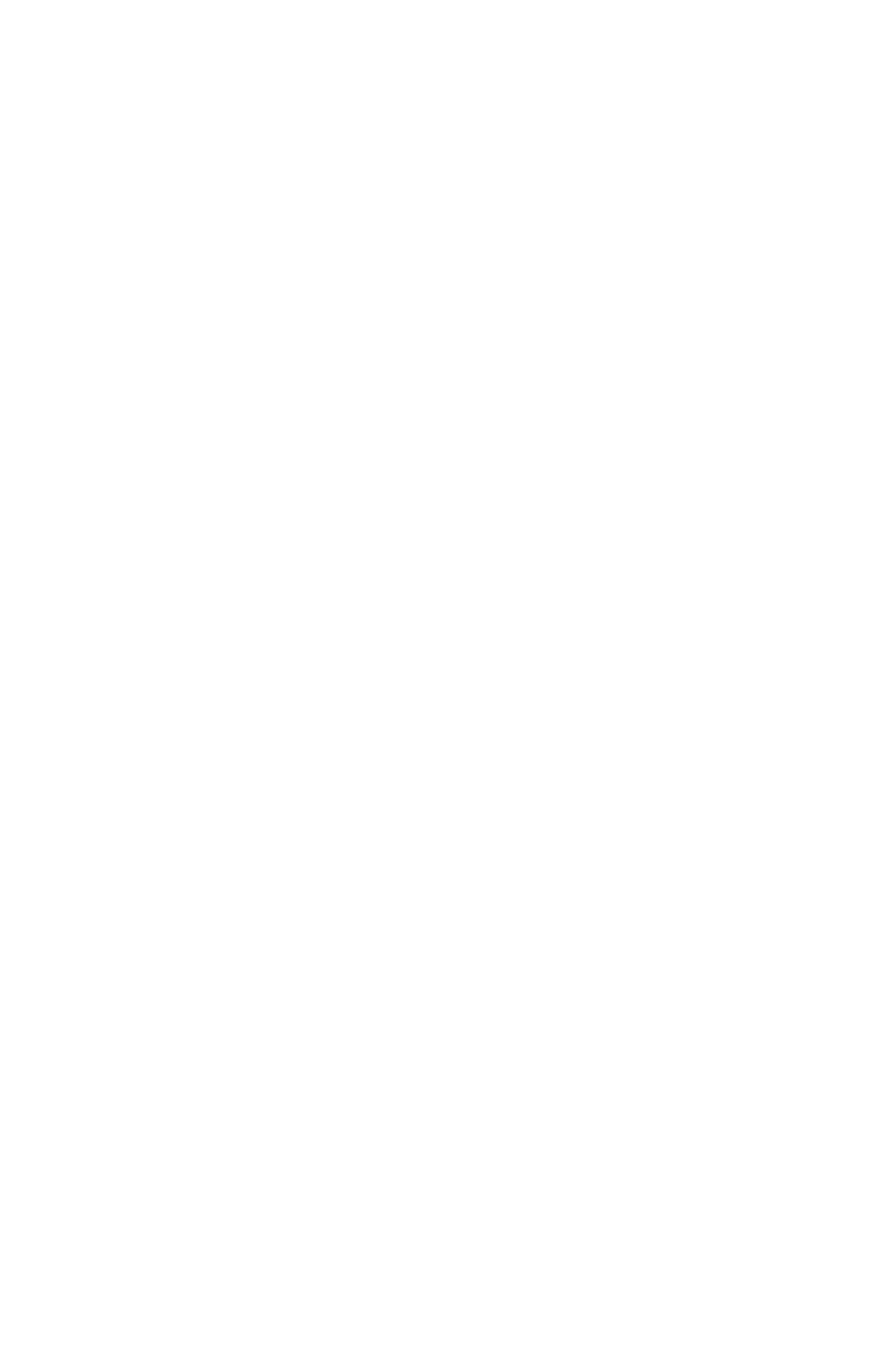## Surbey of Judia.

## CONFIDENTIAL SUPPLEMENT TO THE GENERAL REPORT,

1923-24.

From 1st October 1923 To 30th September 1924.

#### NORTHERN CIRCLE.

1. Waziristan Survey Detachment.-This was formed PERSONNEL. Class I Officers. Captain W. J. Norman, M.C., R.E., in charge from 15th August 1923 to 4th May Captain O. Slater, M.C., R.E., in charge in August 1923 to experiment with aero-photo methods and to improve the maps of Waziristan by this means and by plane-tabling where possible.

1924.

from 5th May to 30th June 1924.

Lower Subordinate Service.

 $Plane$ -tabling.-Three surveyors completed 360 square miles of 3 Surveyors. original survey on the one-inch

scale and 82 square miles on the two-inch scale. For this latter work an enlargement of the one-inch map was used as a basis. In addition new roads, aerodromes, picquets, etc., were inserted on various published sheets.

 $Air-plotography$ . This is still in progress; an area of about 160 square miles has already been compiled on the one-and-ahalf-inch scale for reduction and fair-mapping on the one-inch scale. Delays were experienced owing to the shortage of plates and to the fact that the aeroplanes were frequently required for operations.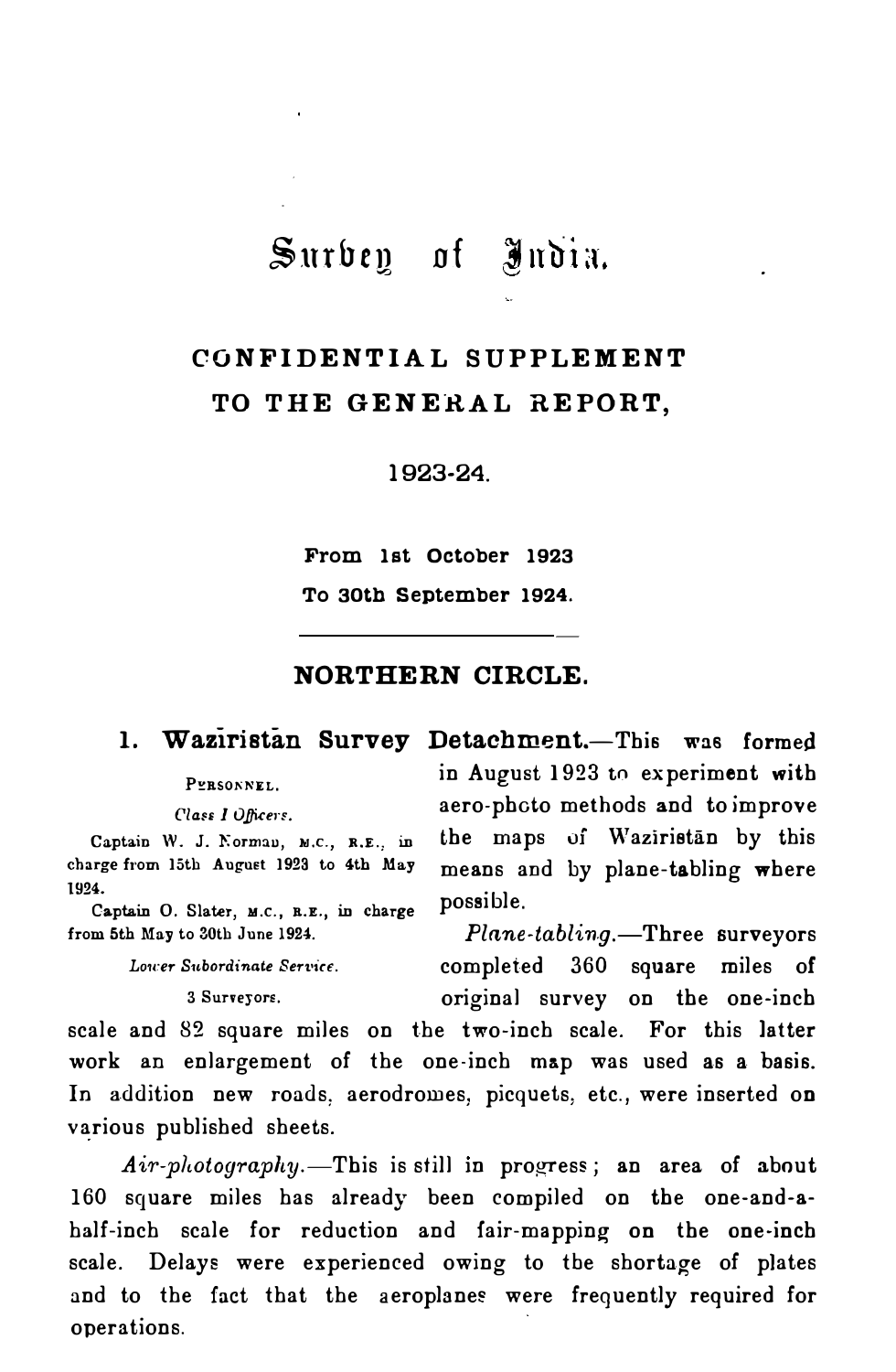$\left( \begin{array}{cc} 2 \end{array} \right)$ 

2. Chitral.-1st Class Surveyor Sardar Khan was deputed to accompany the Chitral Reliefs during September ami October 1924. Re resurveyed 535 square miles on the half-inch scale. The Political Officer with the column recorded his very high appreciation of the work done by the surveyor.

3. Khyber.-A few surveyors were sent to Jamrud in May 1924 to carry out certain four-inch work in the neighbourhood of the Khyber Pass, for the Chief of the General Staff. The area surveyed was approximately 74 square miles, including the new Khyber railway. The surveyors worked under the supervision of the Brigade Staff.

4. Tank.-A detachment was sent to Tank in September 1924, to carry out certain levelling and large scale work for the Assistant Commanding Royal Engineer, Tank. Work was still in progress at the close of the year under report.

#### MAP PUBLICATION OFFICE.

5. During the year ending 30th September 1924, the foliowing sheets "For Official Use Only " have been printed, as shown in the tables below  $=$ 

#### TABLE l.

SCALE ONE INCH TO ONE MILE (INDEX MAPS NOS. 1 AND 2).

|                                 |          |              | Sheets.           |
|---------------------------------|----------|--------------|-------------------|
| Printed during 1923-24          | $\cdots$ | $\cdots$     | Nil.<br>$\ddotsc$ |
| Previously printed<br>$\ddotsc$ | $\cdots$ | $\cdots$     | 169<br>$\ddotsc$  |
|                                 |          |              |                   |
|                                 |          | <b>TOTAL</b> | 169<br>$\ddotsc$  |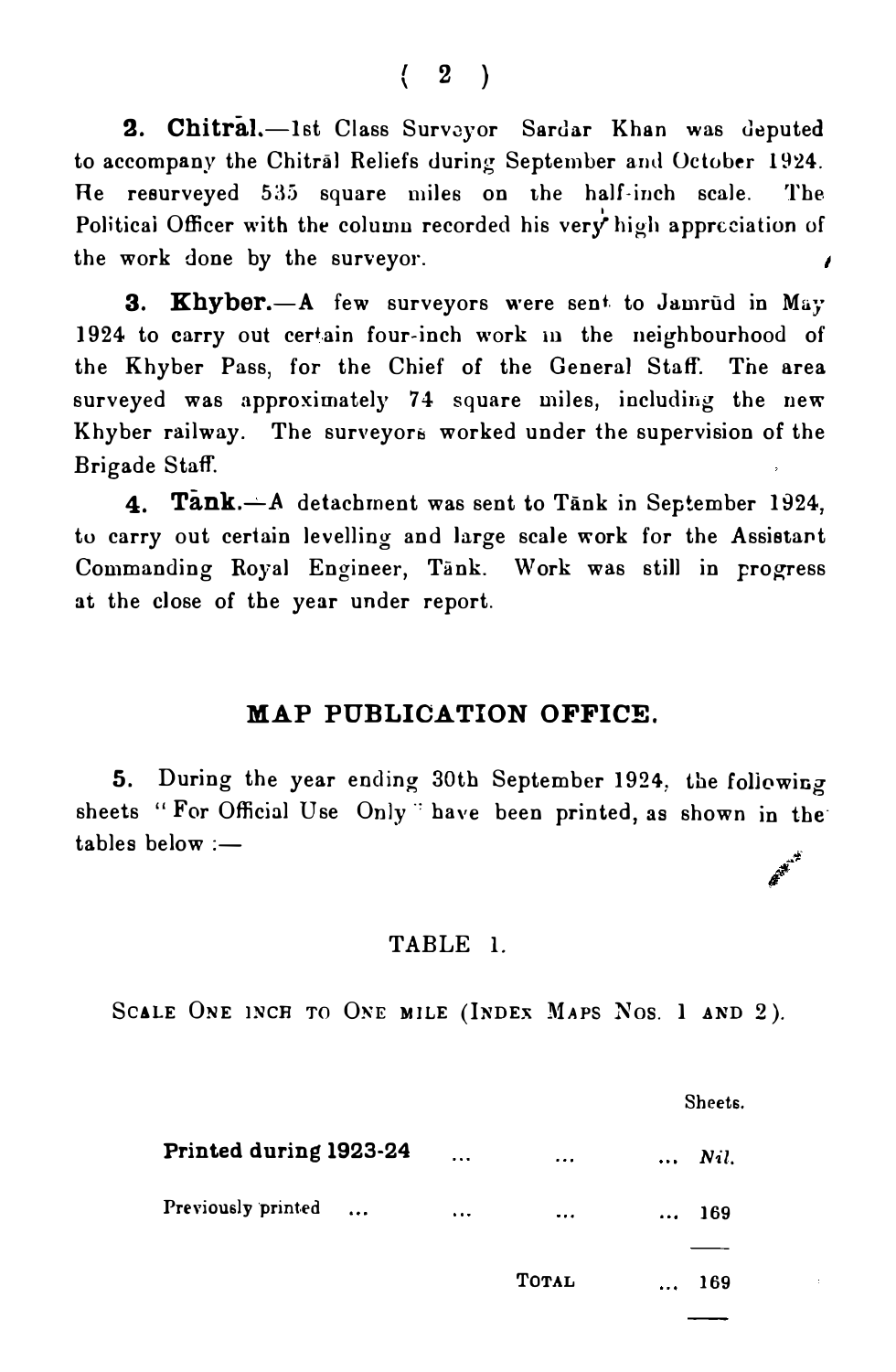## $(3)$

### TABLE 2.

### SCALE HALF INCH TO ONE MILE (INDEX MAP NO. 3)

| Locality.                      |  | Sheet No.<br>N.                 |              |          | Total.      |
|--------------------------------|--|---------------------------------|--------------|----------|-------------|
| Afghänistän<br>$\ddotsc$       |  | 49.00<br>34 E/NE. SE., $I/Sw$ . | $\ddotsc$    | $\cdots$ | 3           |
| Burme<br>$\ddotsc$             |  | 92 J/NW. 6W.                    | $\cdots$     | $\cdots$ | $\mathbf 2$ |
| Burma and China                |  | $\sim$<br>92 J/NE.              | $\cdots$     | $\cdots$ | 1           |
|                                |  | Printed during 1923-24          |              |          | 6           |
| Previously printed<br>$\cdots$ |  |                                 |              | 146      |             |
|                                |  |                                 | <b>Total</b> |          | 152         |

## TABLE 3.

### SCALE QUARTER INCH TO ONE MILE (INDEX MAF NO. 4).

 $\mathbb{R}^2$ 

| Locality.                                    | Sheet No.                                        | Total. |
|----------------------------------------------|--------------------------------------------------|--------|
| 'Iraq, Persia, and Turkey in<br>Asia.        | 1 <sub>C</sub><br>$\cdots$<br>$\cdots$<br>       | ı      |
| 'Iraq<br>$\ddotsc$<br>$\cdots$               | $I-38/B$ , $J-38/S$ , 2 D<br><br>                | 3      |
| 'Iraq and Persia                             | 2 G, I, 3 M<br><br>                              | 3      |
| Persia<br>$\cdots$                           | $\ldots$ 2 J, 17 K, 23 E<br>$\cdots$<br>$\cdots$ | 3      |
| Afghanistan and Kashmir and   42 L<br>Jammu. | <br>$\ddotsc$                                    | 1      |
| Burma, China and   91 L<br>Assam,<br>Tibet.  | $\cdots$<br>$\cdots$<br>                         | 1      |
| Burma and China                              | $\dots$ 92 K<br>$\cdots$<br>$\cdots$<br>$\cdots$ | 1      |
|                                              | Printed during 1923-24<br>                       | 13     |
|                                              | Previously printed<br>                           | 346    |
|                                              | Total<br>                                        | 359    |